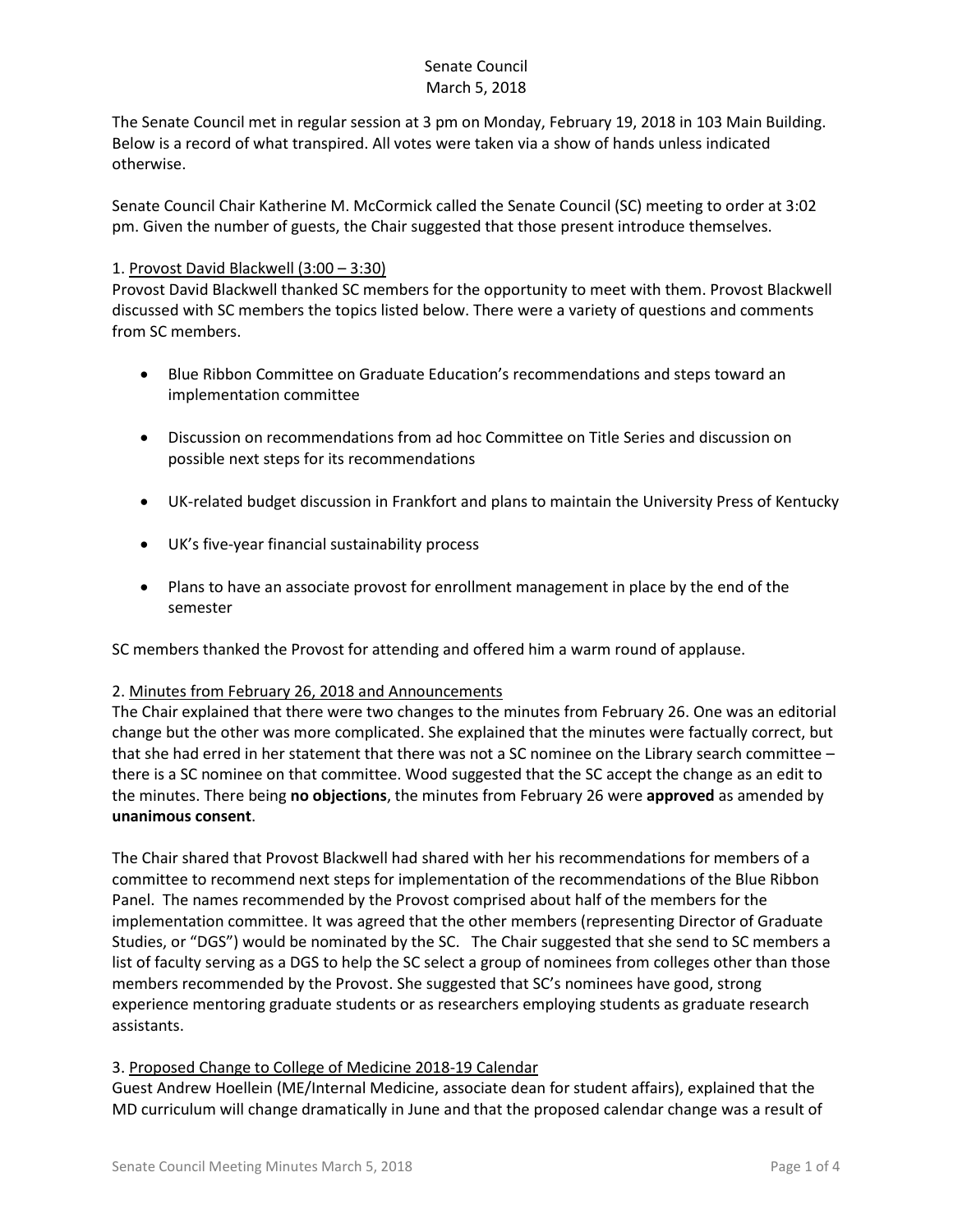that shift. The original calendar had Thanksgiving break from Wednesday, November 21 through the weekend. With the new changes, Medicine would hold classes on Wednesday and students could be oncall until midnight of the Wednesday prior to Thanksgiving, have Thursday and Friday off, and return on Saturday and/or Sunday. There were a few questions from SC members. Bird-Pollan **moved** to approve the proposed changes to the College of Medicine 2018-19 calendar, as presented, and Blonder **seconded**. A **vote** was taken and the motion **passed** with none opposed.

The Chair reminded SC members that only two of the items from the Senate's Academic Programs Committee (SAPC) were ready for SC review.

### 4. Committee Reports

a. Senate's Academic Programs Committee (SAPC) – Margaret Schroeder, Chair

i. Proposed New Graduate Certificate in Leadership for Deeper Learning [pending receipt of SAPC documentation]

Schroeder, chair of the Senate's Academic Programs Committee (SAPC), explained the proposal. There were a few questions from SC members and the two invited guests, John Nash (ED/Educational Leadership Studies) and Justin Bathon (ED/Educational Leadership Studies), participated in the discussion. Wood said the form that was used was not easy to understand. Ms. Brothers indicated that she would welcome a list of the issues from Wood's perspective and could work on them over the summer. There were additional questions.

The Chair stated that the **motion** from the SAPC was a recommendation to approve the establishment of a new Graduate Certificate in Leadership for Deeper Learning, in the Department of Educational Leadership Studies within the College of Education. Because the motion came from committee, no **second** was necessary. There were no additional comments. A **vote** was taken and the motion **passed** with none opposed.

# ii. Proposed New Graduate Certificate in Instructional Coaching [pending receipt of SAPC documentation]

Schroeder explained the proposal. The two guests from the previous discussion, Nash and Bathon, participated in the SC's discussion. The Chair said that the **motion** from the SAPC was a recommendation to approve the establishment of a new Graduate Certificate in Instructional Coaching, in the Department of Educational Leadership Studies within the College of Education. Because the motion came from committee, no **second** was necessary. There was no further discussion; a **vote** was taken and the motion **passed** with none opposed.

The Chair noted that she received earlier in the day the notes from the two town halls on the recommendations from the Blue Ribbon Committee on Graduate Education. She did not think there was sufficient time for SC members to review the notes prior to the meeting, so she suggested the item return to the SC at its next meeting. There were no objections, although SC members engaged in a general conversation about the Committee's recommendations, the town halls, and possible future steps.

There was also brief discussion about the current requirement that only nine credit hours of prior graduate work may be transferred to into a graduate degree. Grossman asserted that given general conversations about credentialing higher education, it might be useful to ask the Senate's Admissions and Academic Standards Committee (SAASC) to consider the circumstances under which such a requirement might be changed or waived. Wood suggested that the question would be better asked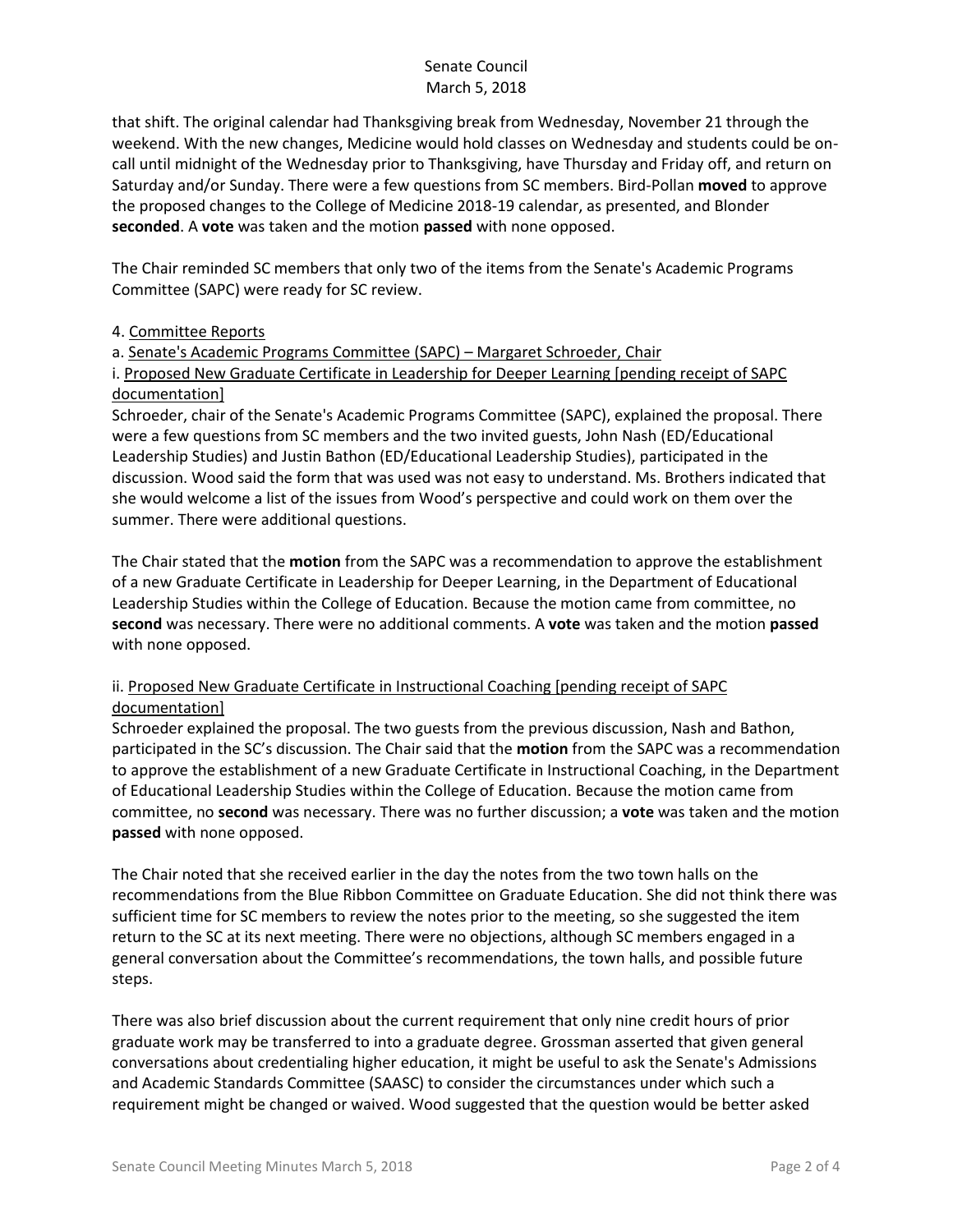after the recommendations of the Blue Ribbon Committee on Graduate Education were reviewed and future steps were known. SC members discussed this possibility. Grossman **moved** that the SC charge the SAASC to work with the Senate's Academic Programs Committee (SAPC) and Graduate Council to determine whether changes should be made to current rules and procedures regarding the number of hours from previous graduate work that can be transferred to a master's degree program. Brion **seconded**.

Bird-Pollan commented that the discussion had pertained primarily to the possibility of using graduate certificate coursework credits towards a graduate degree. She offered a **friendly amendment** that the language be modified to clarify that the issue included any graduate work, not just graduate work towards a graduate certificate. Grossman **accepted** that friendly amendment, as did Brion. When discussion wound down, a **vote** was taken on the motion that that the SC charge the SAASC to work with the Senate's Academic Programs Committee (SAPC) and Graduate Council to determine whether changes should be made to current rules and procedures regarding the number of hours of any previous graduate work (post-baccalaureate, graduate certificate, or other types of certificates) that can be transferred to a master's degree program. The motion **passed** with none opposed and one abstained.

### 6. Tentative Senate Agenda for March 19, 2018

SC members discussed the tentative Senate agenda for March. Ms. Brothers indicated that items 3.a.ii, 3.a.vi, and 3.a.vii were not ready for Senate because they had yet to be reviewed by SC. SC members then discussed the fall break proposal from the Student Government Association (SGA). There were no concerns about the proposal itself, but there was discussion about whether the proposal would require a first reading (discussion only) and a second reading (discussion and vote), or if it only needed one presentation to Senate (discussion and vote). SC members reviewed *Senate Rules 1.2.3* ("Meetings").

Grossman **moved** that the SC put the fall break proposal for discussion at the upcoming Senate meeting. Tagavi **seconded**. There was additional discussion. A **vote** was taken and the motion **passed** with five in favor, three opposed, and one abstained.

Blonder **moved** that the agenda be reordered so that the fall break discussion occur before the presentation by Executive Vice President for Finance and Administration Eric Monday. Grossman **seconded**. A **vote** was taken and the motion **passed** with none opposed.

A **vote** was taken on the amended agenda and the motion **passed** with none opposed.

#### 7. Items from the Floor (Time Permitting)

The Chair shared that she had discussed with Cross strategies for procedures and that Cross expressed a willingness to form a workgroup to review policies and procedures related to SC and Senate meetings. She said that she invited Bird-Pollan and Tagavi to participate and that they had agreed. She welcomed participation from any other SC members.

Wood **moved** to adjourn and Brion **seconded**. A **vote** was taken and the motion **passed** with none opposed. The meeting was adjourned at 4:46 pm.

> Respectfully submitted by Katherine M. McCormick, Senate Council Chair